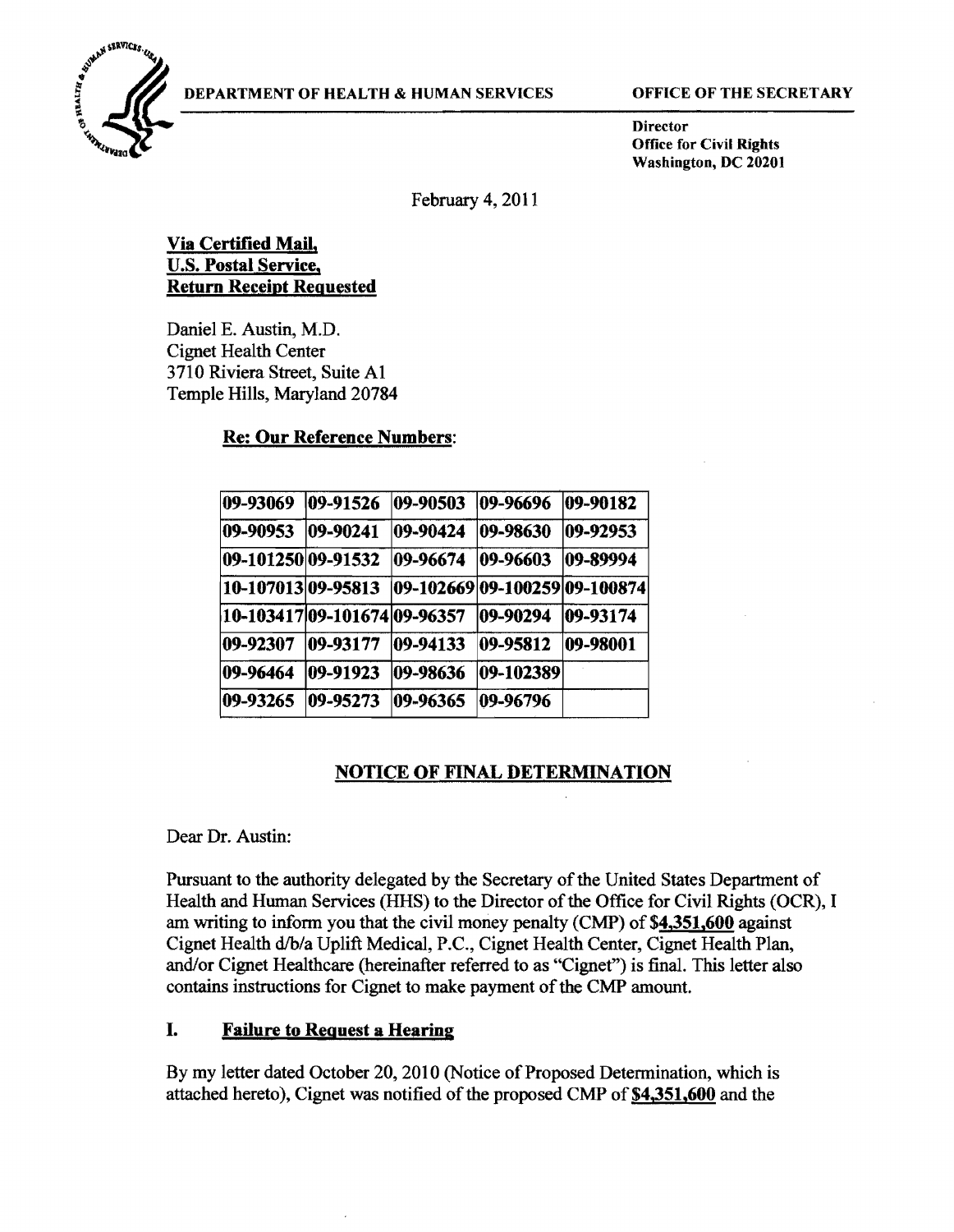findings of fact forming the basis for the CMP. The Notice of Proposed Determination notified Cignet of its right to request a hearing on the proposed CMP and gave instructions for Cignet to request a hearing within 90 days. The Notice of Proposed Detennination stated that Cignet's failure to request a hearing within that time period permitted the imposition of the proposed CMP without the right to a hearing under 45 C.F.R. § 160.504 or the right of appeal under 45 C.F.R. § 160.548.

Cignet received the Notice of Proposed Determination on October 25, 2010. The 90-day time period to request a hearing expired on January 24, 2011. Cignet did not file a request for a hearing by that date in accordance with the instructions in the Notice of Proposed Determination. Since Cignet did not request a hearing and there has been no settlement of the matter, I have determined that the imposition of the CMP in the amount of  $$4,351,600$  is now final (45 C.F.R. § 160.422). Because Cignet did not timely request a hearing, it no longer has the right to appeal this penalty (45 C.F.R. § 160.422).

# II. Instructions for Payment of the CMP Amount

Payment of the full and aggregate amount of \$4.351.600 is due upon Cignet's receipt of this Notice of Final Determination. Payment can be made by electronic funds transfer in accordance with the instructions on Exhibit 1 to this Notice.

#### III. Consequences of Nonpayment

In the event that payment is not received by certified check or wire funds transfer upon Cignet's receipt of this Notice of Final Determination, the amount of the penalty may be deducted from any sum then or later owing by the United States or by a State agency, and a civil action may be brought in the United States District Court to recover the amount of the penalty.

# IV. The Legal Basis for This Action

This action is being taken under the Health Insurance Portability and Accountability Act of 1996 (HIPAA), § 262(a), Pub.L. 104-191, 110 Stat. 1936, as amended, *codified at* 42 U.S.C. § 1320d-5, and under the enforcement regulations at 45 C.F.R. Part 160, subpart D. The Secretary of HHS is authorized to impose CMPs (subject to the limitations at 42 U.S.C. § 1320d-5(b)) against any covered entity, as described at 42 U.S.C. § 1320d-l(a), that violates a provision of Part C (Administrative Simplification) of Title XI of the Social Security Act *See*  42 U.S.C. § 1320d-5(a), as amended. This authority extends to violations of the regulations commonly known as the Privacy Rule promulgated at 45 C.F.R. Part 160 and subparts A and E of Part 164, pursuant to Section  $264(c)$  of HIPAA. The